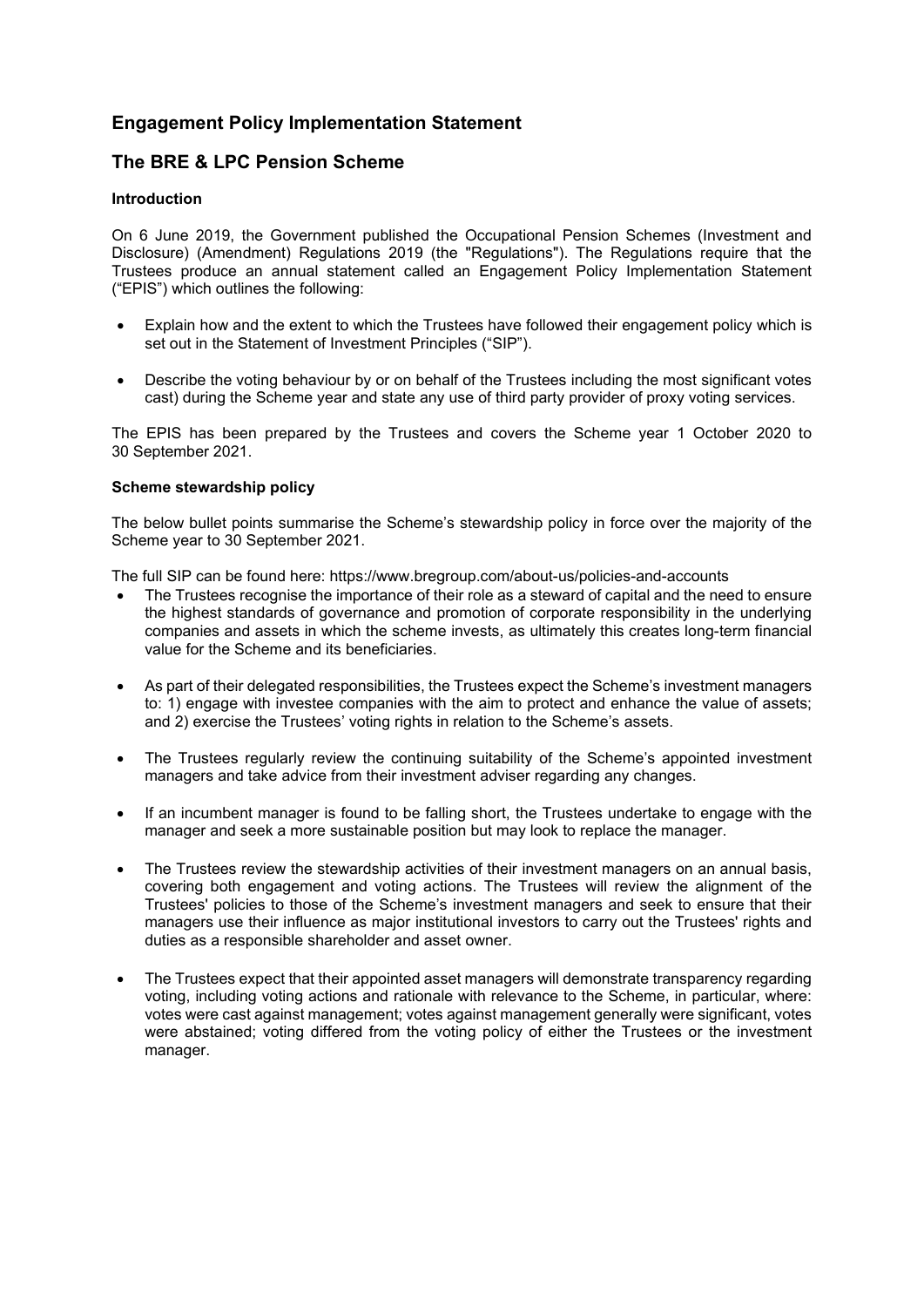# **Scheme stewardship activity over the year**

## **Ongoing Monitoring**

Investment monitoring takes place on a bi-annual basis with reports being provided to the Trustees by Aon. The reports include Environmental, Social and Governance ("ESG") ratings and highlight any areas of concern, or where action is required. The ESG rating system is for buy rated investment strategies and is designed to assess whether investment managers integrate responsible investment and more specifically ESG considerations into their investment decision making process. The ESG ratings are based on a variety of qualitative factors, starting with a proprietary due diligence questionnaire, which is completed by the fund managers.

Aon's researchers also conduct a review of the managers' responsible investment related policies and procedures, including a review of their responsible investment policy (if they have one), active ownership, proxy voting and/or stewardship policies. After a thorough review of the available materials, data and policies, as well as conversation with the fund manager, the lead researcher will award an ESG rating, which is subject to peer review using an agreed reference framework. Ratings will be updated to reflect any changes in a fund's level of ESG integration or broader responsible investment developments.

Schroders and Ruffer have been awarded a rating of Integrated by Aon, which is the view that the manager has taken appropriate steps to identify, evaluate, and mitigate potential financially material ESG risks within the portfolio. The property debt allocations that Aon do not yet assign an ESG rating, are still monitored by the Trustees through the investment monitoring reports and/or the Scheme's engagement policy implementation statement.

## **Training**

In August 2021, the Trustees received training from Aon Investments Limited in relation to their investment in the Diversified Liquid Credit Strategy. The training session covered Aon's approach to engagement with the underlying investment managers with respect to ESG factors.

## **Manager Appointment**

During the period, the Trustees appointed Bentall GreenOak as a property debt manager, investing in their UK Secured Lending Fund. As part of the manager selection process, the Trustees received advice from Aon and also received a presentation from the manager. The advice paper issued by Aon discussed the extent to which ESG considerations are integrated into Bentall GreenOak's investment process and the manager presentation allowed the Trustees the opportunity to ask further questions. Overall, the Trustees are comfortable that the fund is appropriate given the level of ESG consideration shown by the manager.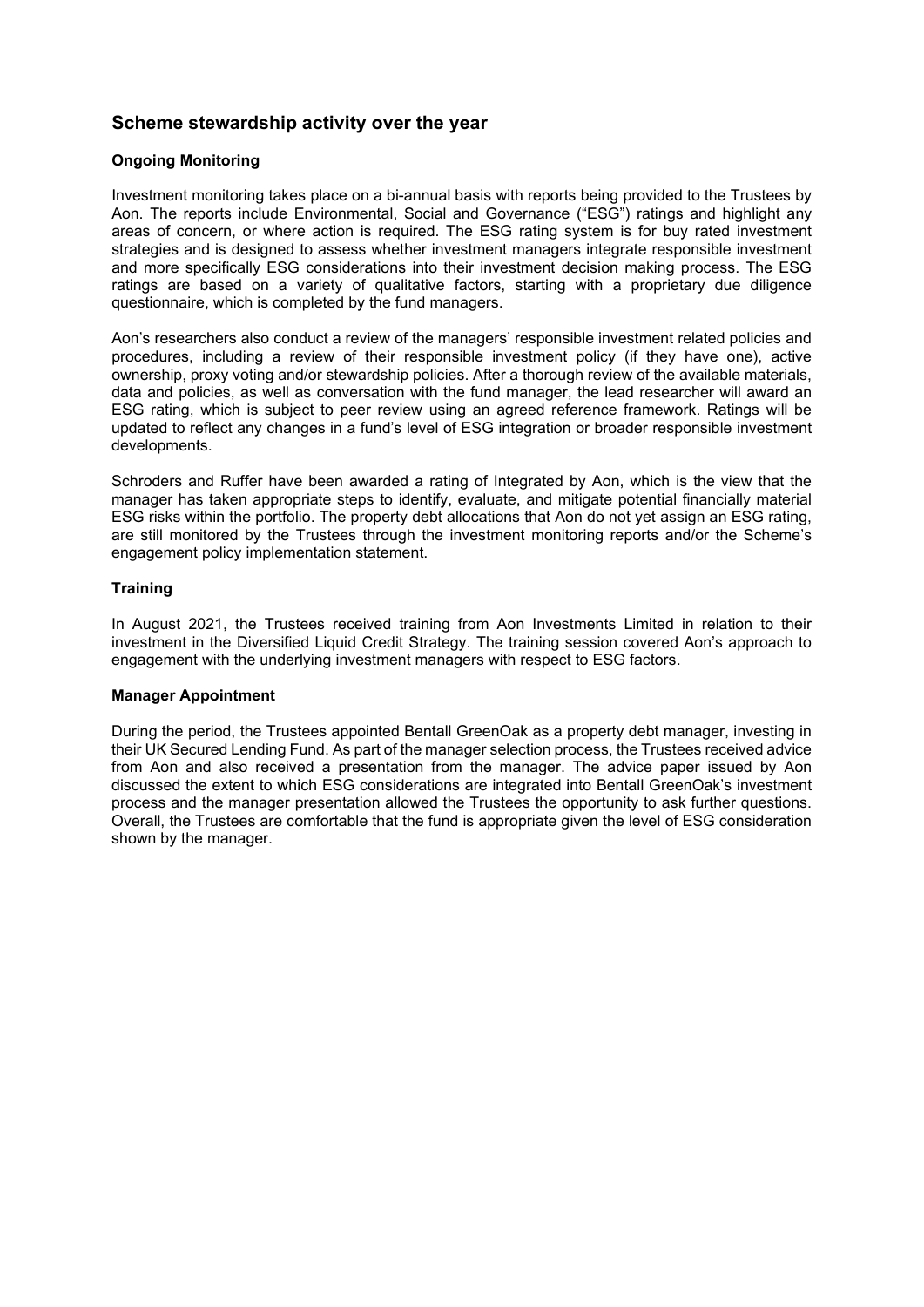# **Voting and Engagement activity – Multi-asset funds**

Over the year, the material multi-asset investments held by the Scheme were:

| Ruffer LLP                      | Absolute Return Fund    |
|---------------------------------|-------------------------|
| Schroders Investment Management | Diversified Growth Fund |

In this section there is a summary of voting information and examples of significant voting activity for each of the Scheme's relevant managers. The investment managers provided examples of 'significant' votes they participated in over the period. Each manager has their own criteria for determining whether a vote is significant. Examples of what might be considered a significant vote are:

- a vote where a significant proportion of the votes (e.g. more than 15%) went against the management's proposal
- where the investment manager voted against a management recommendation or against the recommendation of a third-party provider of proxy voting
- a vote that is connected to wider engagement with the company involved
- a vote that demonstrates clear and considered rationale
- a vote that the Trustees consider inappropriate or based on inappropriate rationale
- a vote that has significant relevance to members of the Scheme

The Trustees consider a significant vote as one which the voting manager deems to be significant or a vote where more than 15% of votes were cast against management.

### **Ruffer LLP ("Ruffer") – Absolute Return Fund**

Voting

| Number of resolutions eligible to vote on over the period                        | 1.257 |
|----------------------------------------------------------------------------------|-------|
| % of resolutions voted on for which the fund was eligible                        | 100%  |
| Of the resolutions on which the fund voted, % that were voted against management | 6.4%  |
| Of the resolutions on which the fund voted, % that were abstained from           | 2.2%  |

Ruffer uses Institutional Shareholder Services ("ISS") as its proxy voting advisor. In the assessment of resolutions and the identification of contentious issues, Ruffer has its own internal voting guidelines, but it also takes into account issues raised by ISS. Ruffer does not delegate or outsource its stewardship activities when deciding how to vote on its clients' shares. When reviewing relevant issues, Ruffer's research analysts, supported by Ruffer's responsible investment team, exercise their judgement on a case-by-case basis based on their in-depth knowledge of the company. If there are any controversial resolutions, a discussion is convened with senior investment staff and, if agreement cannot be reached, there is an option to escalate the decision to the Head of Research or the Chief Investment Officer.

In the 12 months to 30 September 2021, of the votes in relation to holdings in the Ruffer Absolute Return Fund, it voted against the recommendation of ISS 7.2% of the time.

#### Voting example:

In May 2021, Ruffer voted for a shareholder resolution requesting that American Express publish an annual report assessing Diversity and Inclusion efforts. Ruffer stated that improvement in disclosure would benefit shareholders in assessing the company's long-term value and reputational and legal risks. Hence, Ruffer believed that whilst American Express was taking steps to increase its workforce diversity and promote inclusion, reporting of its diversity statistics had room for improvement.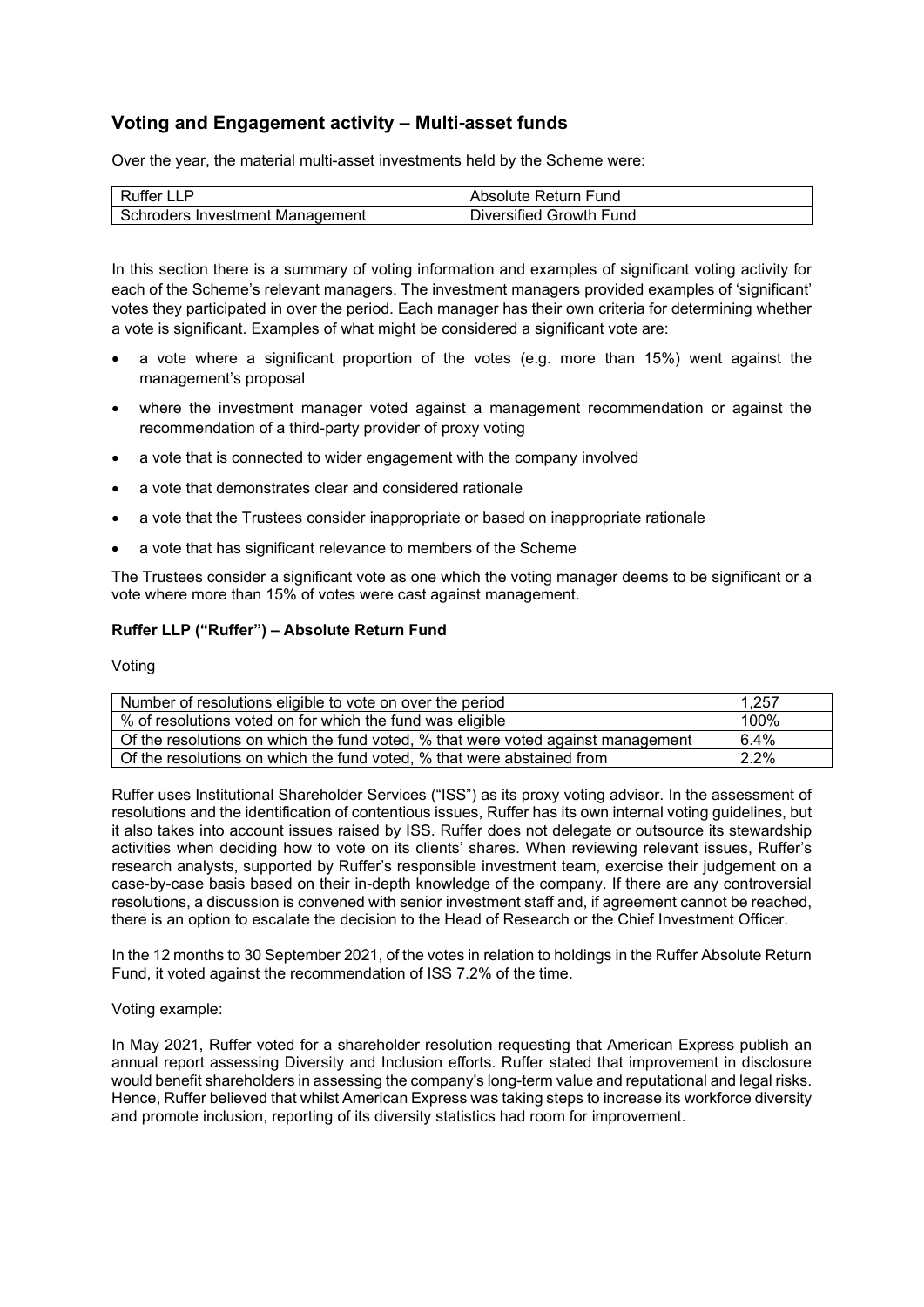The resolution passed with 59.7% votes in favour. Ruffer assessed this vote to be most significant because it believed the vote will be of particular interest to its clients. Ruffer will continue to vote for shareholder resolutions of such nature.

### Engagement

Ruffer aims to improve its understanding of the material ESG risks its investee companies face, challenging their behaviour in relation to ESG considerations and increasing their awareness of regulatory and societal changes. Ruffer also shares its philosophy and approach to investing and corporate governance with these companies, and with other investors that share its concerns through collaborative initiatives.

Ruffer continually monitors its engagement with companies, and its resources for each engagement is managed according to the circumstances and potential impact of each case. When an issue is identified, Ruffer will usually raise it directly with the company, often with the management or members of the board to enable frank and forthright discussions to take place. If the outcome of this direct engagement is not satisfactory, Ruffer may consider escalating with a range of stakeholders at the company including the investor relations team, management and non-executive directors.

Further information can be found here: [https://www.ruffer.co.uk/-/media/Ruffer-](https://www.ruffer.co.uk/-/media/Ruffer-Website/Files/Downloads/ESG/Ruffer-engagement-policy.pdf?la=en)[Website/Files/Downloads/ESG/Ruffer-engagement-policy.pdf?la=en](https://www.ruffer.co.uk/-/media/Ruffer-Website/Files/Downloads/ESG/Ruffer-engagement-policy.pdf?la=en)

#### Engagement example:

In February 2021, Ruffer engaged with Barclays in relation to its climate change policies. Ruffer aimed to better understand the company's timeline to developing its climate change policies, and how it aims to take these forward.

The engagement was between Ruffer and Barclay's Chair of the Board, Group General Counsel and ESG Investor Relations Director. They discussed the financing of certain sectors, where it was explained the company takes an approach to engage rather than disinvest, which Ruffer is supportive of. This applies to lending in the energy and power sectors, with the aim of extending the reporting and data analysis to all sectors covered by their financing portfolio.

Barclays accepted that it needs to provide more interim targets to provide internal impetus and benchmarking to its initial net zero 2050 commitment. Barclays stated it aims to be a leader in the area with the understanding this will require significant internal resources. The Group Head of Public Policy and Corporate Responsibility leads the development here and there is a Climate Committee of the Executive board. They also discussed succession planning for the Chief Executive Officer (CEO), and historic engagements the board has had with activist investors.

This engagement was an initial, exploratory meeting and Ruffer intends to continue this through involvement in future discussions on setting additional targets and further refining climate change policies later in the year.

## **Schroders Investment Management ("Schroders") – Diversified Growth Fund**

Voting

| Number of resolutions eligible to vote on over the period                        | 23,712       |
|----------------------------------------------------------------------------------|--------------|
| % of resolutions voted on for which the fund was eligible                        | 99.6%        |
| Of the resolutions on which the fund voted, % that were voted against management | $\vert$ 7.9% |
| Of the resolutions on which the fund voted, % that were abstained from           | $0.7\%$      |

Schroders use ISS and the Investment Association's Institutional Voting Information Services (IVIS) for voting at upcoming general meetings, but it is only one component that feeds into its voting decisions. In addition to its voting policies, Schroders is also informed by company reporting, company engagements, country specific policies, engagements with stakeholders and the views of portfolio managers and analysts.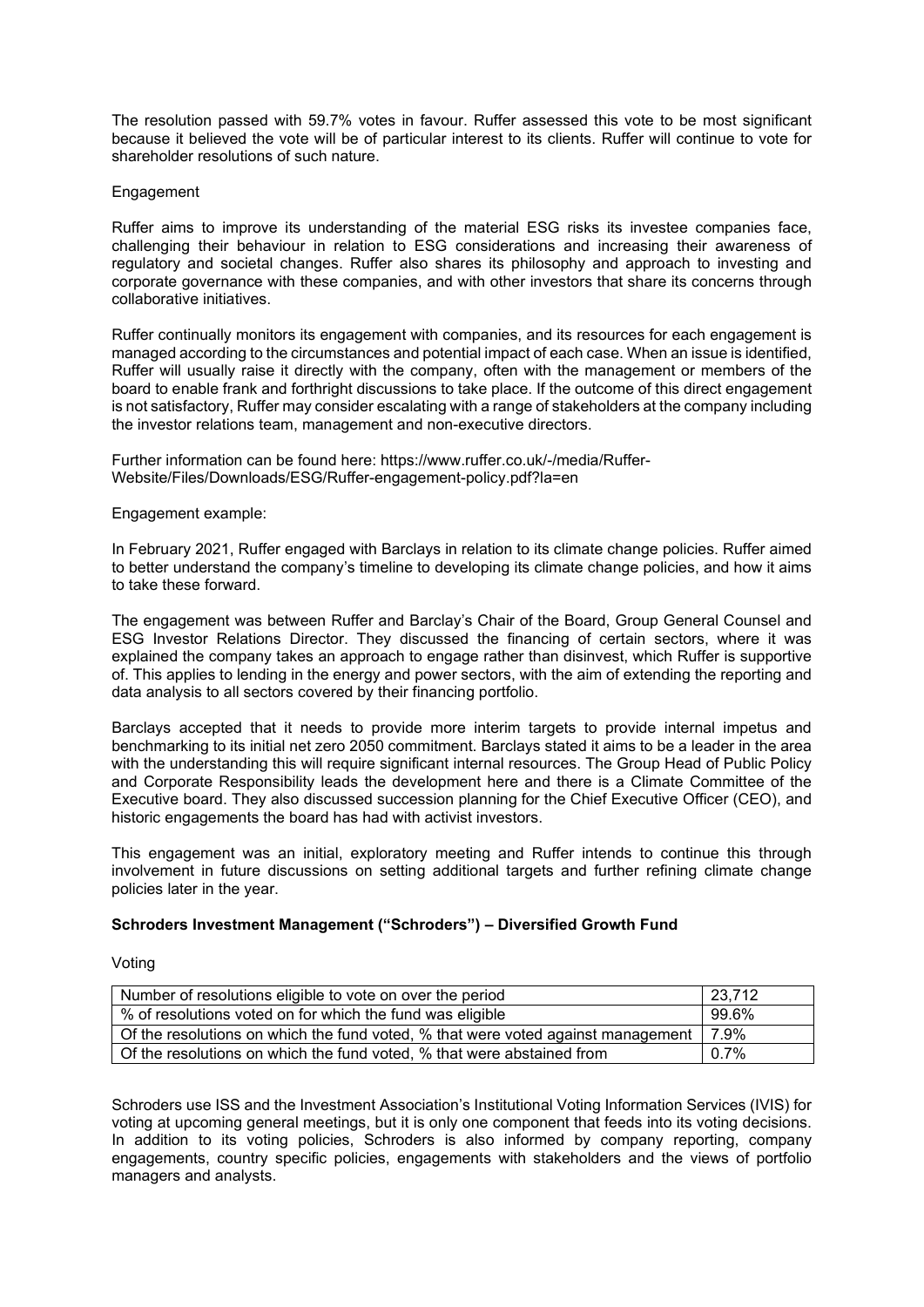Schroder's own research, which is conducted by its financial and ESG analysts, is integral to its final voting decision. For contentious issues, Schroder's Corporate Governance specialists will be in dialogue with the relevant analysts and portfolio managers to seek their view and better understand the corporate context.

Further information can be found in its Environmental, Social and Governance Policy for Listed Assets policy: [schroders-esg-policy.pdf](https://www.schroders.com/en/sysglobalassets/global-assets/english/campaign/sustainability/integrity-documents/schroders-esg-policy.pdf)

Schroders was unable to provide voting examples at a fund level at the time of writing. The Trustees expect all fund managers to be able to provide voting examples at a fund level and were disappointed by the response from Schroders. The Trustees' investment advisor, Aon, will engage with Schroders in the second quarter of 2022 to pursue improvements in their voting disclosures.

#### **Engagement**

Schroders engages with companies to seek additional understanding, share its expectations or, where necessary, to seek change that will protect and enhance the value of investments for which it is responsible. Schroders focuses on issues material to the value of the company's shares or debt instruments, which includes a full range of stakeholder issues. The governance structure and management quality that oversee stakeholder relationships are also a key focus for its engagement discussions.

Schroders' engagement activities are undertaken by its portfolio managers, fixed income and equity investment analysts and the sustainable investment team. Schroders generally begins an engagement with a process to enhance its understanding of the company and helping the company to understand Schroders' position on the particular position on a topic. It tracks engagement progress over time to ensure it can systematically monitor outcomes. Where there is no meaningful progress after repeated engagements, Schroders will escalate. This can include voting against management at a company's annual general meeting.

#### Engagement example:

Schroders engaged with British multinational distribution and outsourcing company, Bunzl Plc, regarding their emissions profile and the timeline for changing to electric vehicles across their fleet, given that distribution is a key contributor to their greenhouse gas emissions. Schroders wrote to the company in March making the business case for transition to electric vehicles, including customer demand, more stringent emission regulations, and the improving economics of electric vehicles.

The engagement is ongoing. Schroders had a call with Bunzl's management and the sustainability team where they outlined their current pilot projects and the challenges they are experiencing. Schroders understand from the company that their letter was widely circulated internally and influenced discussions around a new sustainability plan.

## **Engagement activity – Fixed Income**

#### **Aon Investments Limited (AIL) – Diversified Liquid Credit Strategy**

The Trustee invests in Aon Investments Limited ("AIL") Diversified Liquid Credit Strategy, a fund of funds solution focused on fixed income strategies. AIL has undertaken a considerable amount of engagement activity over the year. AIL has held over 27 ESG focussed meetings in 2021 with the underlying managers in which AIL invests. At these meetings, AIL discussed ESG integration, and voting and engagement activities undertaken by the investment managers allowing AIL to form opinions on each managers' strengths and areas for improvement. AIL has provided feedback to the managers following these meetings with the goal of lifting the standard of ESG integration across the strategies in their portfolios. AIL will continue to execute its ESG integration approach and engage with managers throughout the remainder of 2021.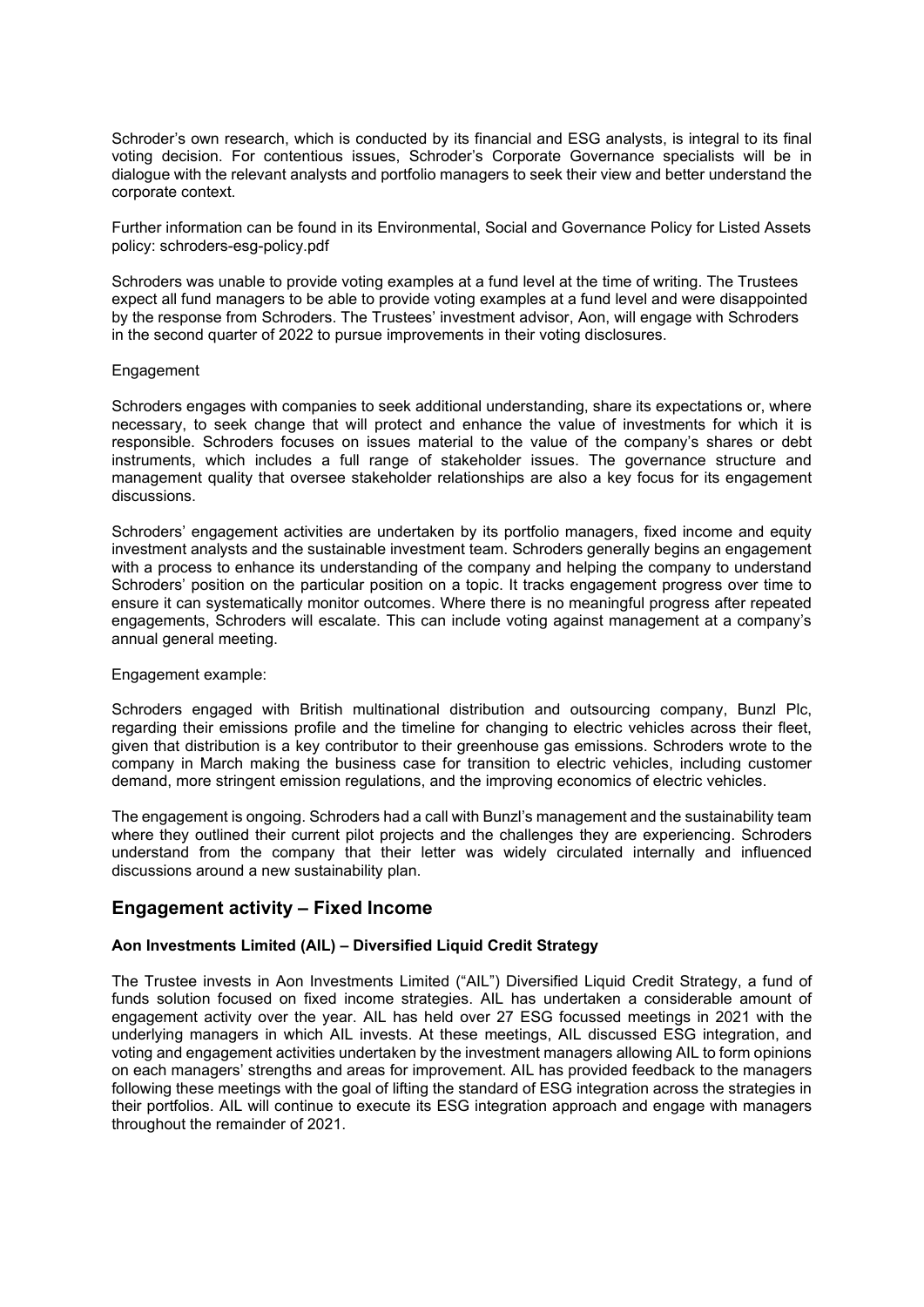Engagement example:

In April 2021, Aon engaged with an underlying fixed income manager in one of its other funds. The manager was in the early stages of improving their ESG integration to include more in the early stages of improving their ESG integration to include more active stewardship. It has yet to make its ESG mission clear for prospective or current investors. The manager recognises it needs to strengthen its approach to more active investment stewardship.

From discussions with the manager, Aon expects established engagement protocols from the manager which will in turn direct its chosen engagement theme regarding greater transparency around company disclosure on issues of ESG materiality. Aon and the manager agreed to revisit discussions around stewardship towards the end of the year. The engagement led to multiple goals being set, including;

- The manager to establish engagement protocols and in turn no longer needing to utilise third party providers.
- The manager to work on publishing its Responsible Investment policies publicly and for these to reflect their engagement protocols

The Trustees are invested with a number of fund managers through their arrangement with AIL.

## **AIL Underlying Fixed Income Managers - Engagement**

### **Schroders Plc ("Schroders") ISF Securitised Credit**

At a firm level, Schroders is currently engaging with banks on their fossil fuel financing. Schroder's credit team, along with a number of equity teams, selected around 50 banks in Europe, North America and Asia for deeper analysis and engagement. Following each engagement, Schroders highlights three to four objectives they would like the bank to work on over the next 12 months. Examples include:

- A commitment to align the bank's financing activities with the goals of the Paris agreement;
- Reviewing and strengthening the bank's fossil fuel policies in line with the latest science and good practice;
- Development of the climate risk reporting.

For banks that have already made progress in these areas, their discussions have focused on the robustness and evolution of their measurement and target setting methodologies. Schroders has stated it is too early to assess the impact of the engagements however it has received good responses from banks so far. Out of the 50 banks contacted over the last 6 months, they had met with 21 by the end of March 2021.

## **Janus Henderson Asset Backed Securities Strategy**

Stewardship is an integral part of Janus Henderson's long-term, active approach to investment management. Janus Henderson supports a number of stewardship codes, such as the UK and Japanese stewardship codes, and broader initiatives around the world.

Janus Henderson's investment teams share the results of company engagement and ESG research on a centralised platform. Company engagement is tagged when ESG themes form a material component of engagement.

More information regards Janus Henderson's approach to ESG can be found here [CCAT2145\\_0521](https://cdn.janushenderson.com/webdocs/2020+ESG+Company+Engagement+Voting+Review.pdf)  [ESG report.indd \(janushenderson.com\)](https://cdn.janushenderson.com/webdocs/2020+ESG+Company+Engagement+Voting+Review.pdf)

#### Engagement example

In 2021, Janus Henderson engaged with Coventry Building Society on its development of their its internal ESG Framework, to assess progress to date and gain a greater understanding of its ESG philosophy.

During an initial call, Coventry Building Society discussed its ESG journey but noted that it was in early stages in terms of progress, with more work to do to set measurable and tangible targets. Coventry Building Society showed interest in making positive steps towards creating realistic targets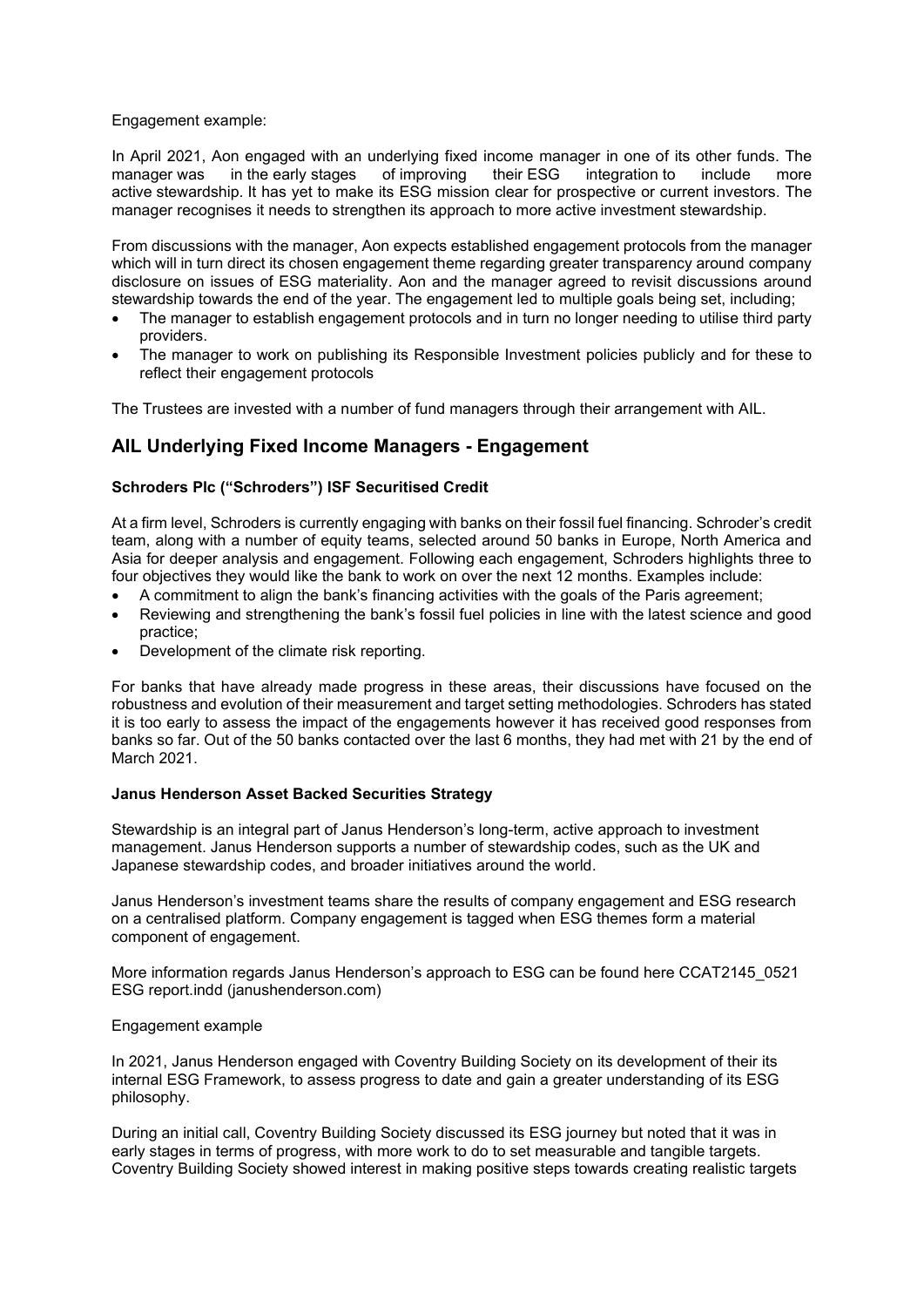and metrics on its way to net zero by 2030. It discussed a number of topics including greenhouse gas emissions, product design and Energy Performance Certificate data, noting that improving data infrastructure should be at the forefront of investor engagement.

Janus Henderson stated that it is early in this engagement story but so far it has been able to get a better understanding of Coventry Building Society's corporate policy and help it to develop targets and projects that will ultimately benefit the broader socio-economic environment. A follow up meeting is scheduled to discuss progress on Coventry Building Society's targets and to share its carbon footprint framework.

## **Robeco Global Credits**

With respect to ESG considerations, Robeco is particularly focused on improving business conduct and function of the companies they invest in. Robeco carries out extensive research on the companies it invests in and measures changes in company performance relative to engagement objectives. Any cases closed unsuccessfully are considered for exclusion from the manager's funds.

### Engagement example

Over the last few years, Robeco has continued engagement with senior employees of a multinational oil company. The topic of the engagements was climate risk and the effects of this on the oil industry.

The company announced its aim to reduce the net carbon footprint of its energy products by half by 2050. Robeco was supportive of the target and continued to push the company to set short term targets and link these to remuneration packages. In addition to announcing its long-term goal, the company agreed to start setting shorter term targets. Robeco believes the company now leads the sector in terms of its planning and positioning for the transition to a low carbon economy.

## **Aegon Asset Management ("Aegon") European ABS Fund**

For Aegon, ESG analysis forms a critical aspect of its risk mitigation analysis. This is at the collateral, the originator and country of domicile levels, where each level is scored between 1 to 5, with a weighted average taken to form their overall ESG score for the Asset-Backed Security ("ABS") bond.

Aegon's engagement efforts can be categorized as policy based, thematic or product support. Aegon starts engagements to:

- Improve performance and promote companies' long-term financial performance;
- Monitor, manage and mitigate investment risk;
- Better understand companies and set expectations on company management;
- Set goals and timeframes to meet, in order to reach compliance with our policies;
- Improve ESG disclosure;
- Maximise positive sustainability outcomes, including those related to the sustainable development goals;
- Encourage the issuance of green, social and sustainable bonds for the purpose of investment participation and growing sustainable business practices.

#### Engagement example

Aegon has engaged with institutions that issue collateralised loan obligations ("CLOs"), which Aegon invests in its European ABS Fund. Aegon seeks to encourage issuers to improve the quality of their collateral pools by excluding loans that exhibit high ESG risk. Aegon sent the CLO issuers ESG questionnaires and had several meetings with management to discuss the responses, their ESG goals and any other areas which Aegon viewed as needing improvement. Aegon plans to hold follow up meetings depending on the specific engagement and targets set out in each case. Aegon aims to encourage increasing ESG scrutiny on portfolios and explicit exclusion language in CLO documentation where appropriate, which creates appropriate incentives for the stakeholders behind the collateral pool.

A specific example of this would by with St Paul's CLO VII, where Aegon engaged in relation to the theme 'Good Health and Wellbeing (through preventing potential gambling addiction)'. Aegon engaged directly and independently with the stakeholders, as this allocation made up c.1% of the Aegon ABS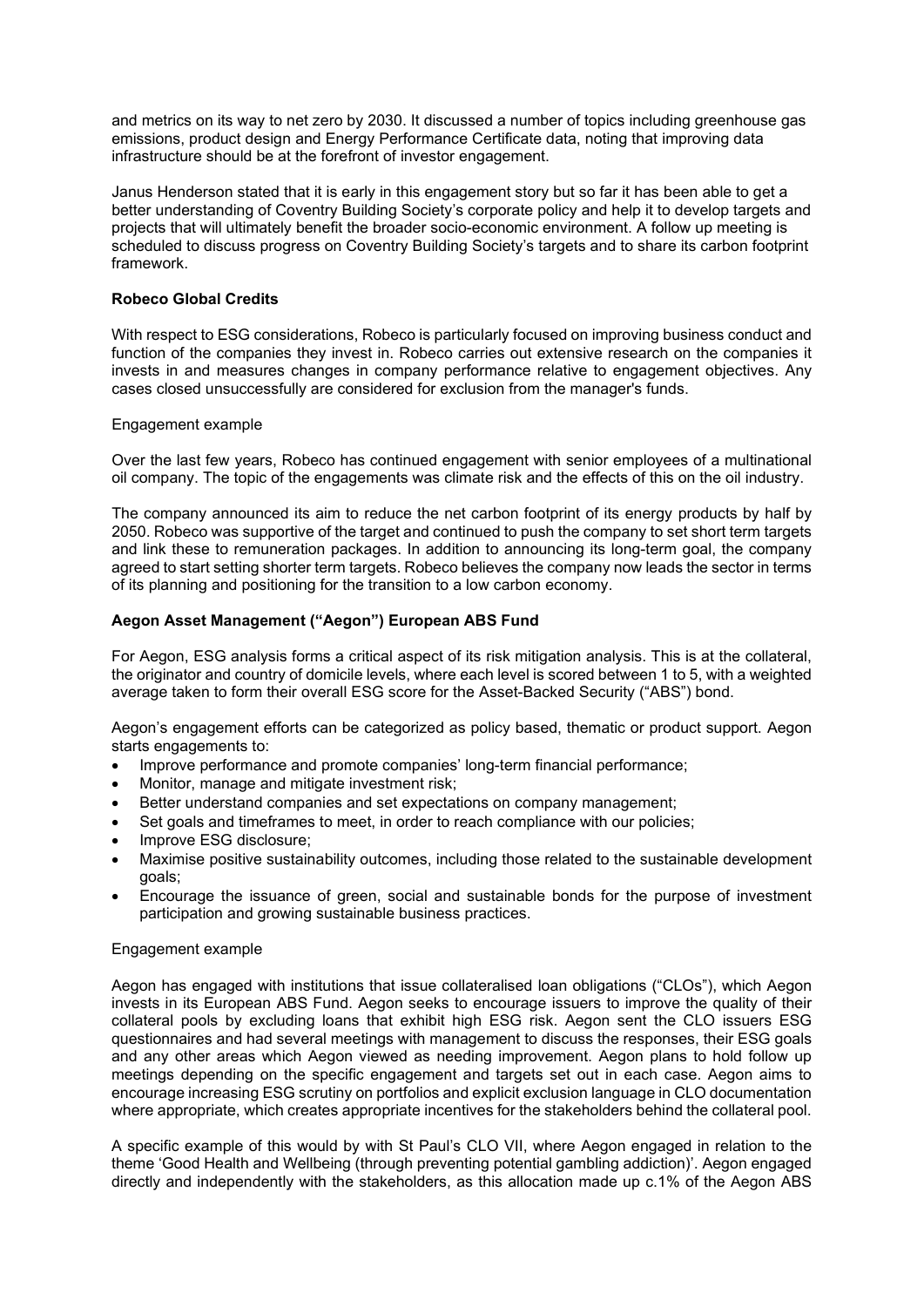fund. Aegon noted that the inclusion of assets related to gambling companies was in conflict with its investment policies. In response, assets in relation to three gambling companies were removed from the portfolio. Aegon were satisfied with the collateral pool adjustment and proceeded with its investment in St Paul's CLO VII.

### **Insight Investment ("Insight") Short Dated Buy and Maintain Fund**

Insight proactively engages on industry and regulatory issues that have implications for its clients and the wider market. Across all sectors, most of Insight's engagements with companies incorporate ESG issues. Insight also participates in collaborative initiatives to support engagements on material issues. Insight are part of:

- Climate Action 100+ (since 2017)
- Principles for Responsible Investment ("PRI") Credit Risk and Ratings Advisory Council (since 2017)
- Taskforce for Climate-related Financial Disclosures (since 2018)

#### Engagement example

In Q2 2021, Insight engaged with natural gas company, Exxon Mobile ("Exxon"). Insight engaged with Exxon on the limited efforts it had made to mitigate its impact on biodiversity and the limited evidence shown that it is trying to reduce its carbon emissions.

Insight expressed concerns about the lack of independent directors on the board who were also experts in energy. Exxon has committed to reducing its greenhouse gas emissions by 30% for the upstream part of its business (i.e. exploration and initial production stages) however this accounts for less than half of its total emissions. Also, Exxon is making no renewable energy investments. Instead it is focused on innovative technology that aims to removes carbon dioxide from the atmosphere, but this is yet to provide conclusive and scalable results.

The lack of engagement response from Exxon and Insight's low climate risk rating for the company has led Insight to sell it's holding in Exxon across its Buy and Maintain portfolios.

## **Barings LLC ("Barings") Active Short Duration Fund**

Barings applies the UN PRI's definition of engagement. Engagements involve "…interactions between the investor and current or potential investees on ESG issues. Engagements are undertaken to influence (or identify the need to influence) ESG practices and/or improve ESG disclosure". The prioritization of engagement activities is driven by several inputs, including Barings' commitments to the UN PRI and UN Global Compact and aligned with the Sustainability Accounting Standard Board's (SASB) research on material issues by sector. Barings' engagements mainly surround issues on Human Rights, Labour, Environment and Anti-corruption.

Barings aims to meet with all companies in which it seeks to invest at least annually to discuss a range of topics including ESG issues. The investment professional responsible for evaluating and valuing the company is also responsible for its ESG assessment. In some cases, Barings' investment professional will not invest in a company because of its ESG credentials, or lack thereof.

#### Engagement example

In 2021, Barings engaged with an auto parts diversified industrial corporate issuer regarding female participation on its board. Barings analyst specialised in auto-business engaged with the issuer and inquired about improving gender diversity on the company's board. The issuer's Investor Relations team said they were looking to include a female director among the future members. The board of directors is undergoing a review by the management and will likely be announced during the next annual shareholders meeting in March 2022. Barings' analyst encouraged the issuer to provide further updates on composition changes and developments on the board.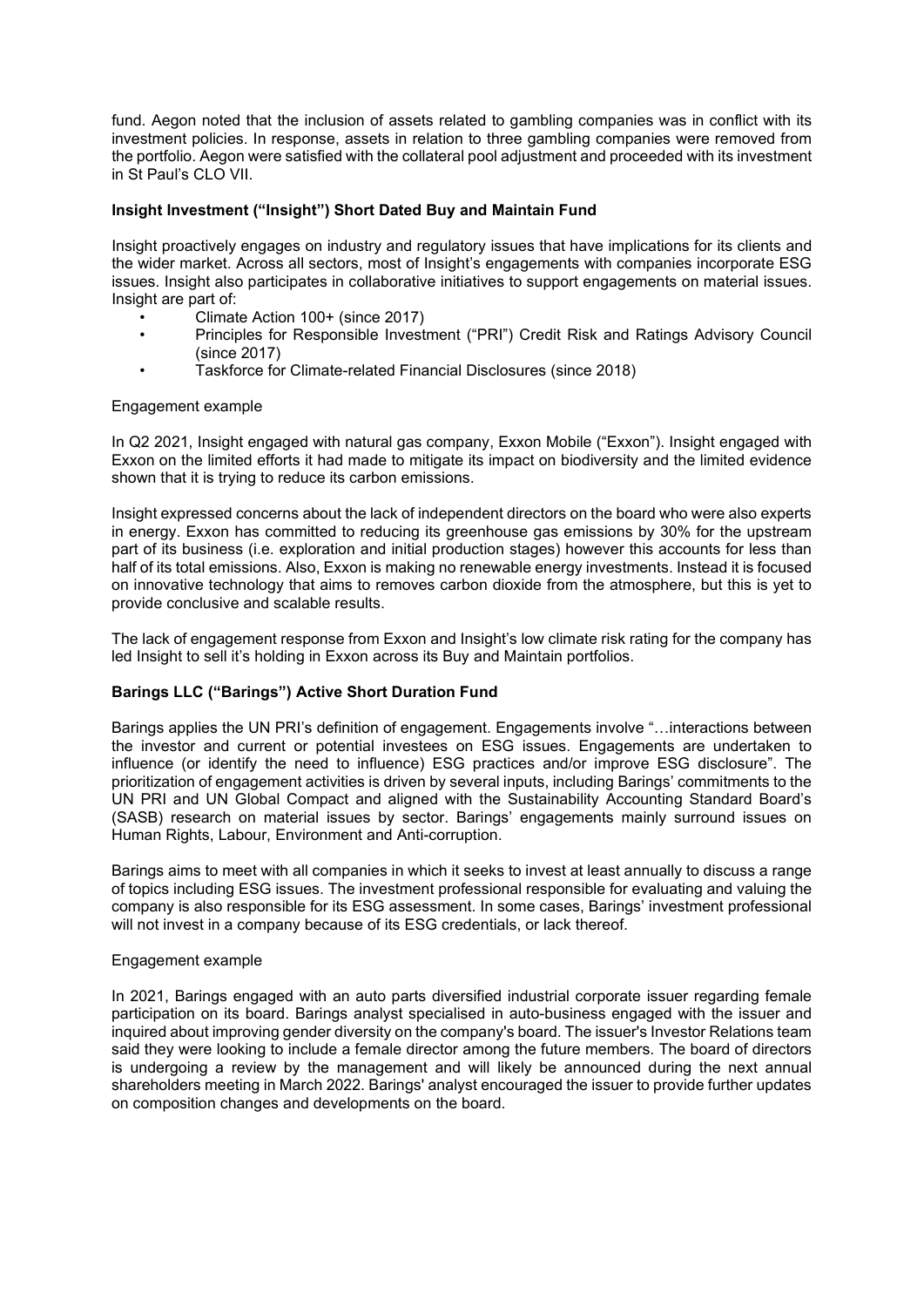# **Engagement activity – Real Estate Debt**

The Trustees invest in real estate debt through DRC Capital ("DRC"). The Trustees acknowledge that the ability of alternative asset class managers to engage and influence companies/issuers may be less direct or even limited compared to equity holdings. However, the Trustees believe that all their managers should be aware of their responsibility as stewards of capital and should implement stewardship activity within the constraints of their investment process. The Trustees, with the support of their investment adviser, will continue monitoring and engaging on an ongoing basis with all managers on how they implement such activity on behalf of the Scheme.

### **DRC – UK Whole Loan Fund**

DRC's ESG policy focuses on ensuring that the borrowers are committed to delivering sustainable, long-term value through the management of ESG issues at the real estate asset level. The engagement activities are provided on a deal-by-deal basis and DRC has four steps in this process;

- Due Diligence stage
- Facility Agreement Negotiation Stage
- Review and Approval Stage
- Ongoing Asset Management

Engagement example:

One of the Fund's investments is an office asset which is being re-fitted with significant ESG considerations. This includes creating buildings that are sustainable and have lower carbon emissions by using innovative, sustainable materials, and bricks made from recycled waste material, for example. DRC attends monthly meetings and conducts regular site visits to ensure this is being implemented and the ESG initiatives of the project remain in progress.

## **Voting and Engagement activity – Additional Voluntary Contributions ("AVC")**

The Scheme provides a facility for members to pay AVCs into the Scheme to enhance their benefits at retirement. Members are offered a range of funds managed by Utmost Life & Pensions (previously Equitable Life), Scottish Widows and Standard Life.

| <b>Provider</b>                 | <b>Fund</b>                                |  |  |  |  |
|---------------------------------|--------------------------------------------|--|--|--|--|
|                                 | US Equity*                                 |  |  |  |  |
|                                 | Asia Pacific Equity*                       |  |  |  |  |
|                                 | European Equity*                           |  |  |  |  |
|                                 | <b>UK Government Bond</b>                  |  |  |  |  |
|                                 | Fund of Investment Trusts*                 |  |  |  |  |
| <b>Utmost Life and Pensions</b> | Managed*                                   |  |  |  |  |
|                                 | Money                                      |  |  |  |  |
|                                 | UK Equity*                                 |  |  |  |  |
|                                 | UK FTSE All-Share Tracker*                 |  |  |  |  |
|                                 | Multi-Asset Moderate*                      |  |  |  |  |
|                                 | Multi-Asset Cautious*                      |  |  |  |  |
|                                 | Mixed*                                     |  |  |  |  |
| Scottish Widows                 | <b>Building Society</b>                    |  |  |  |  |
|                                 | Global Equity*                             |  |  |  |  |
|                                 | <b>Unitised With Profits</b>               |  |  |  |  |
|                                 | Standard Life Stock Exchange Pension Fund* |  |  |  |  |
| <b>Standard Life</b>            | Standard Life Ethical Pension Fund*        |  |  |  |  |

The funds available are as follows: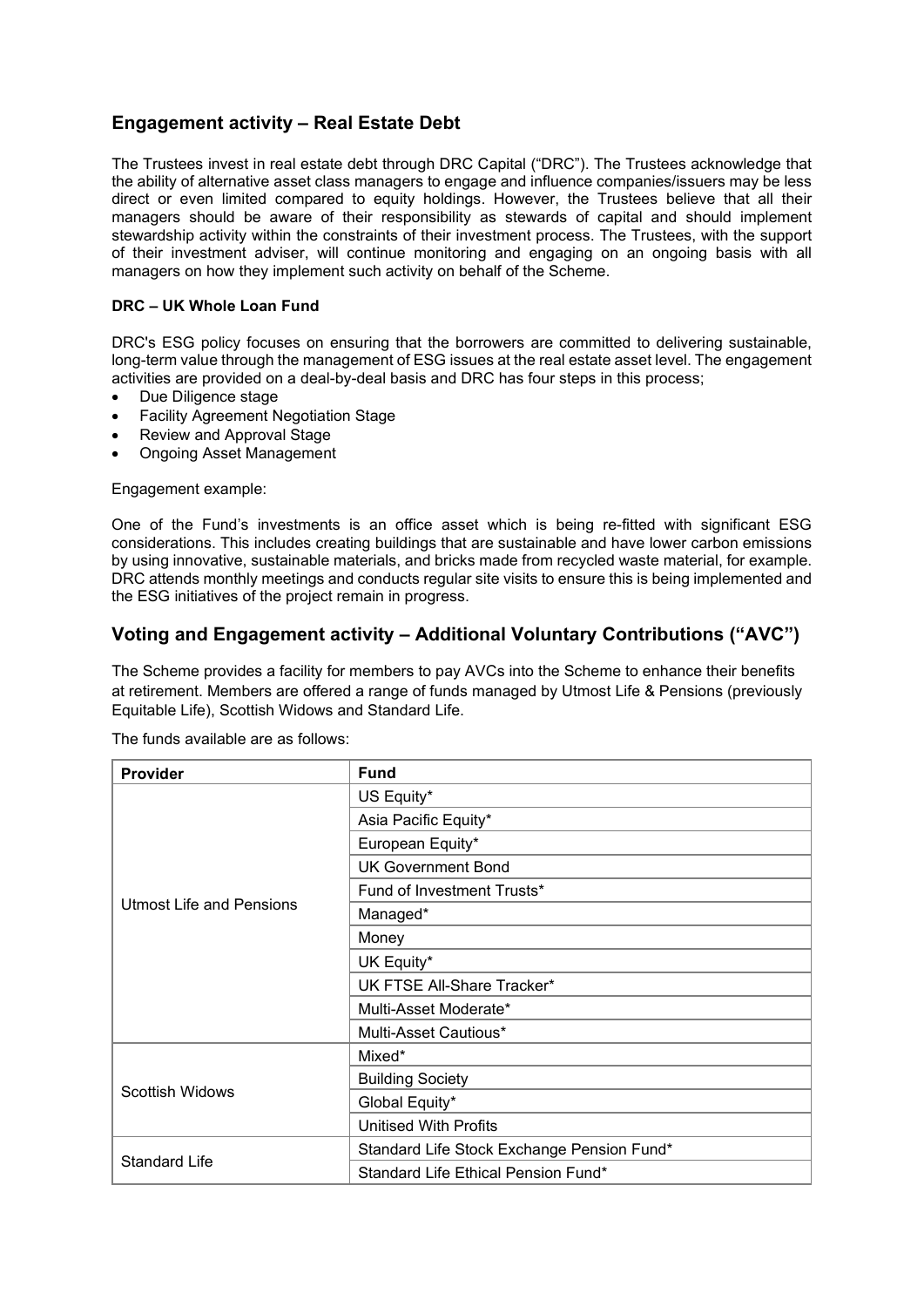| Standard Life Money Market Pension Fund              |  |  |  |  |
|------------------------------------------------------|--|--|--|--|
| Standard Life Multi Asset Managed (20-60% Shares)*   |  |  |  |  |
| Standard Life Managed Pension Fund*                  |  |  |  |  |
| <b>Standard Life Annuity Targeting Pension Fund</b>  |  |  |  |  |
| Standard Life At Retirement (Multi Asset Universal)* |  |  |  |  |
|                                                      |  |  |  |  |

\*Funds with investments in equity (where voting rights are available)

## **Utmost Life and Pensions ("Utmost")**

The underlying managers for funds held with Utmost are Aberdeen Standard Investments ("ASI") and J.P. Morgan Asset Management ("JPM"). On some occasions, the Utmost funds may invest in a blend of underlying funds managed by one or both of JPM and ASI.

Utmost have provided voting statistics for the underlying funds used within their investment options. These are detailed in the tables below. The Trustees are currently working with Utmost, in conjunction with their investment advisor, to confirm which underlying funds are relevant to each of the investment options available to members and this will be confirmed in due course.

| <b>ASI</b>                                                   | Number of<br>resolutions<br>eligible to<br>vote on over<br>the period | $%$ of<br>resolutions<br>voted on for<br>which the<br>fund was<br>eligible | Of the<br>resolutions<br>on which the<br>fund voted, %<br>that were<br>voted against<br>management | Of the<br>resolutions<br>on which the<br>fund voted, %<br>that were<br>abstained<br>from |
|--------------------------------------------------------------|-----------------------------------------------------------------------|----------------------------------------------------------------------------|----------------------------------------------------------------------------------------------------|------------------------------------------------------------------------------------------|
| <b>UK All Share Tracker</b><br><b>Fund</b>                   | 10,605                                                                | 98.3%                                                                      | 2.2%                                                                                               | 0.1%                                                                                     |
| <b>Asia Pacific Equity</b><br><b>Enhanced Index Fund</b>     | 3,633                                                                 | 99.0%                                                                      | 14.0%                                                                                              | 1.1%                                                                                     |
| <b>European Equity</b><br><b>Enhanced Index Fund</b>         | 4,525                                                                 | 95.1%                                                                      | 9.4%                                                                                               | 0.7%                                                                                     |
| <b>World Equity Enhanced</b><br><b>Index Fund</b>            | 6,797                                                                 | 98.4%                                                                      | 15.3%                                                                                              | 1.1%                                                                                     |
| <b>Japan Equity Enhanced</b><br><b>Index Fund</b>            | 2,068                                                                 | 99.3%                                                                      | 4.4%                                                                                               | 5.7%                                                                                     |
| <b>UK Equity Enhanced</b><br><b>Index Fund</b>               | 7,550                                                                 | 97.2%                                                                      | 2.0%                                                                                               | 0.1%                                                                                     |
| <b>American Equity</b><br><b>Enhanced Index Fund</b>         | 3,061                                                                 | 99.5%                                                                      | 23.2%                                                                                              | 0.0%                                                                                     |
| <b>Emerging Markets Equity</b><br><b>Enhanced Index Fund</b> | 5,948                                                                 | 98.7%                                                                      | 4.3%                                                                                               | 7.8%                                                                                     |

| <b>JPM</b>                                                            | Number of<br>resolutions<br>eligible to<br>vote on over<br>the period | $%$ of<br>resolutions<br>voted on for<br>which the<br>fund was<br>eligible | Of the<br>resolutions<br>on which the<br>fund voted, %<br>that were<br>voted against<br>management | Of the<br>resolutions<br>on which the<br>fund voted, %<br>that were<br>abstained<br>from |
|-----------------------------------------------------------------------|-----------------------------------------------------------------------|----------------------------------------------------------------------------|----------------------------------------------------------------------------------------------------|------------------------------------------------------------------------------------------|
| <b>UK Equity Core Fund</b>                                            | 3,533                                                                 | 98.1%                                                                      | 1.2%                                                                                               | $0.0\%$                                                                                  |
| <b>US Research Enhanced</b><br><b>Index Equity Fund</b>               | 2,653                                                                 | 100.0%                                                                     | 4.0%                                                                                               | 0.0%                                                                                     |
| <b>Global Research</b><br><b>Enhanced Index Equity</b><br><b>Fund</b> | 10,603                                                                | 97.6%                                                                      | 6.4%                                                                                               | 0.1%                                                                                     |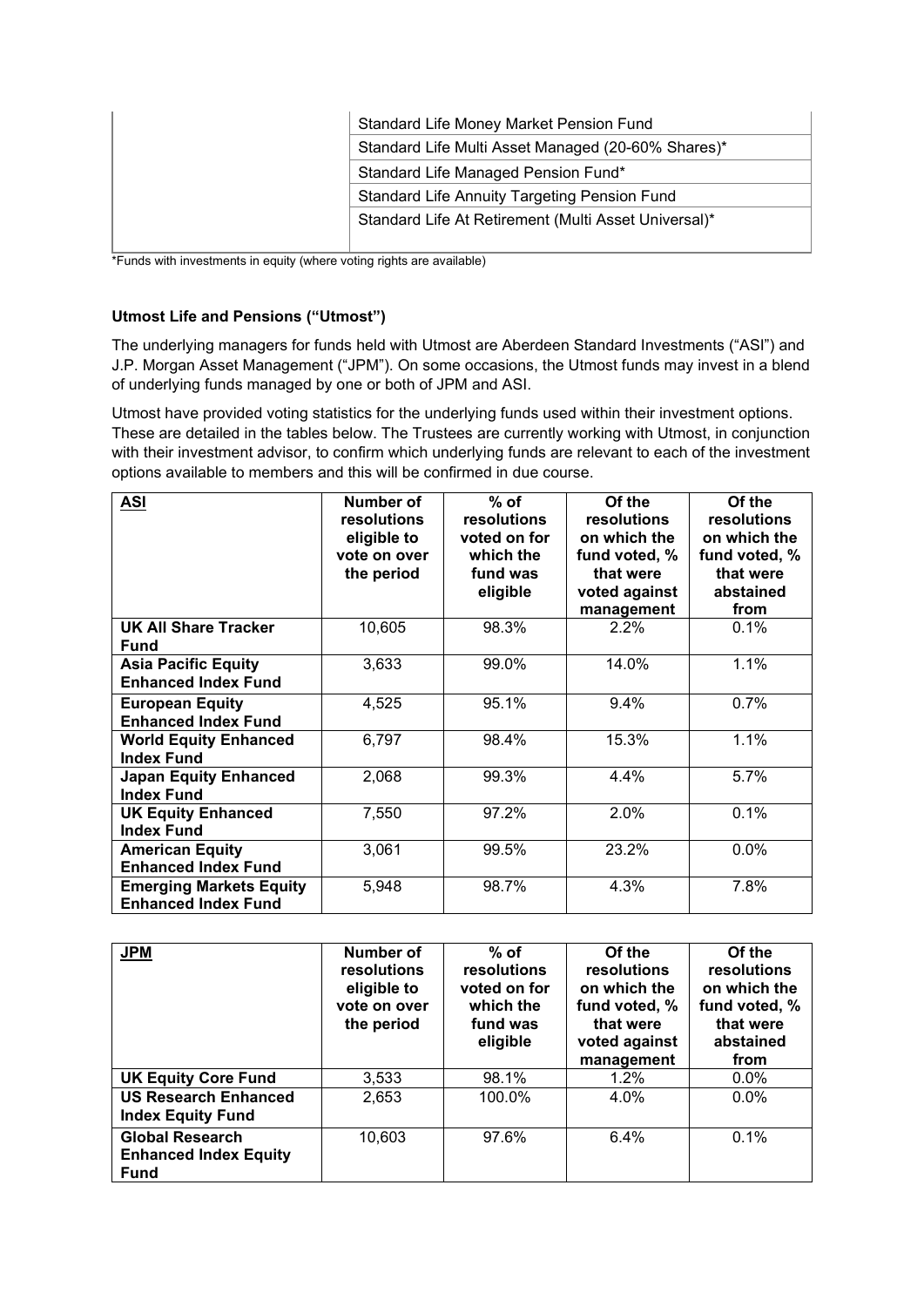| Europe (ex-UK) Research        | 2,458  | 93.3%  | 4.8%    | $0.1\%$ |
|--------------------------------|--------|--------|---------|---------|
| <b>Enhanced Index Equity</b>   |        |        |         |         |
| <b>Fund</b>                    |        |        |         |         |
| <b>UK Equity Index Fund</b>    | 10.900 | 99.5%  | 2.0%    | 0.1%    |
| <b>Multi-Asset Cautious</b>    |        | 100.0% | $0.0\%$ | $0.0\%$ |
| <b>Fund</b>                    |        |        |         |         |
| <b>Sterling Corporate Bond</b> | 20     | 100.0% | $0.0\%$ | $0.0\%$ |
| <b>Fund</b>                    |        |        |         |         |
| <b>Multi-Asset Growth Fund</b> |        | 100.0% | $0.0\%$ | 0.0%    |

### ASI Voting

ASI makes use of the services of ISS and IVIS for proxy voting research and voting recommendations. However, ASI provides its own house guidelines to establish a custom policy, which ISS then follows when making voting recommendations to ASI. For companies which ASI holds in its actively managed funds, it uses the recommendations provided by ISS as an input to its own analysis of resolutions.

ASI is an active member of the Investment Association ("IA"), which provides guidelines to companies relating to governance practices. When voting at UK company meetings, ASI seeks to ensure that its voting outcomes are aligned with the standards defined within the IA guidelines. ASI has built into its voting policies the guidelines relating to executive remuneration published by the IA.

#### JPM Voting

JPM uses ISS to receive meeting notifications, conduct company research, and process its votes. Although JPM uses the ISS Proxy Exchange platform and see its voting recommendations, JPM states that this forms only the starting point for JPM's proprietary thinking. All of JPM's voting decisions are made on a case-by-case basis by in-house specialists in conjunction with the analyst and/or fund manager with reference to the JPM Corporate Governance Policy and Voting Guidelines.

JPM defines "significant" votes as votes where JPM is a major shareholder in its portfolios, where the vote is likely to be close or contentious or where there may be potential material consequences for JPM's clients.

## JPM Engagement

JPM's stewardship involves active participation between the investment and stewardship groups, with shared meetings and collaboration on issues. JPM states that it integrates financially material ESG factors into its active investment frameworks across asset classes and believes its approach provides for broad flexibility as data, regulations and outlooks change, while focusing on the best prospects for sustainable financial returns.

Instead of single conversations, JPM states that it finds it important to engage with companies through long-running discussions covering months or years. In JPM's engagement with its investee companies, JPM has five main investment stewardship priorities that it believes are most applicable:

- 1. Governance;
- 2. Strategy alignment with the long-term;
- 3. Human capital management;
- 4. Stakeholder engagement; and
- 5. Climate risk.

Please see here for more information on Investment Stewardship at JPM: [https://am.jpmorgan.com/content/dam/jpm-am-aem/global/en/investment-stewardship/annual](https://am.jpmorgan.com/content/dam/jpm-am-aem/global/en/investment-stewardship/annual-investment-stewardship-report.pdf)[investment-stewardship-report.pdf](https://am.jpmorgan.com/content/dam/jpm-am-aem/global/en/investment-stewardship/annual-investment-stewardship-report.pdf)